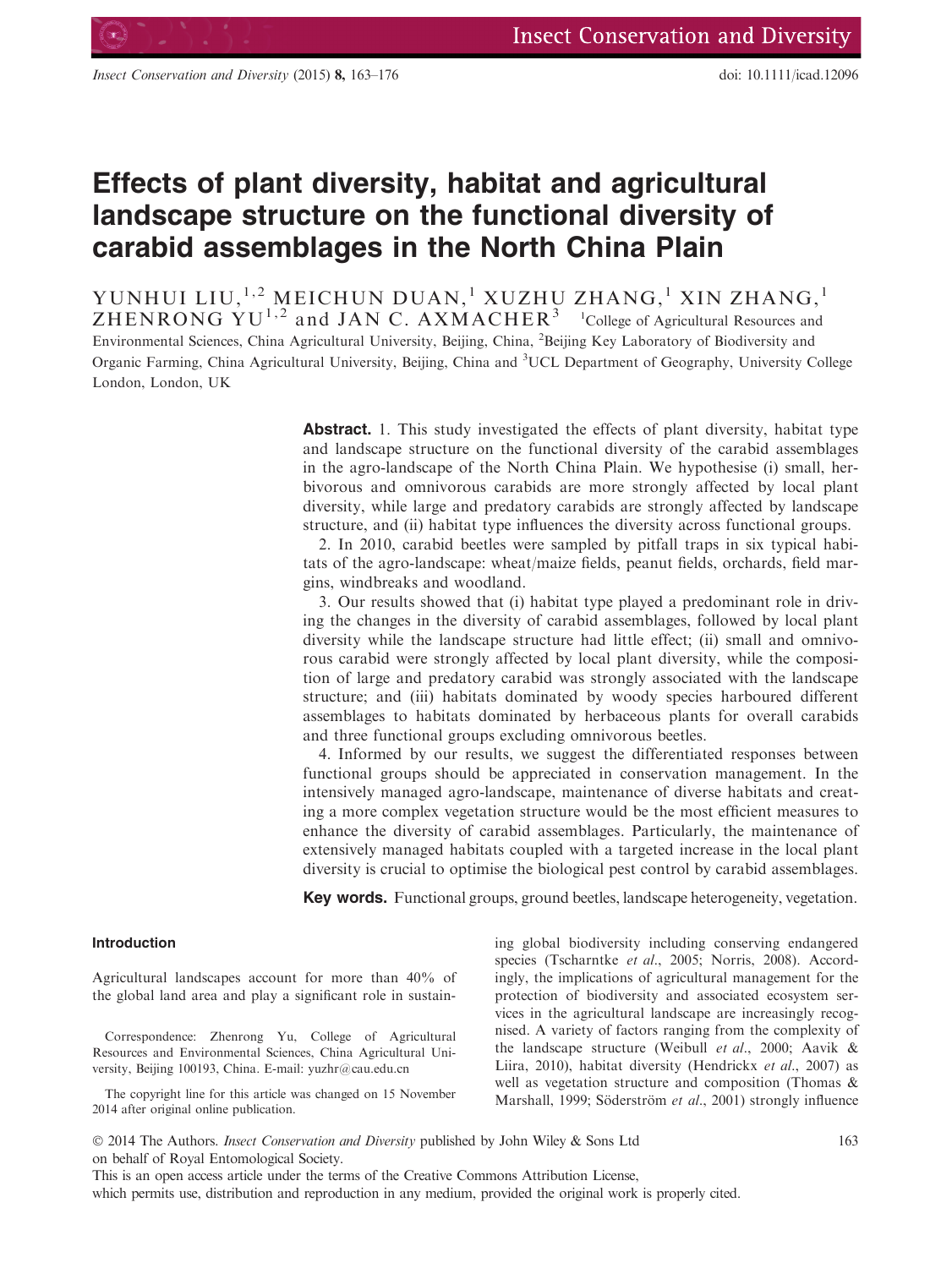the community structure and diversity of invertebrate (Weibull et al., 2000; Söderström et al., 2001; Hendrickx et al., 2007), vertebrate (Söderström et al., 2001) and plant species assemblages (Aavik & Liira, 2010) at different spatial scales. In particular, complex structured landscapes with high proportions of non-crop habitat can enhance local diversity, where source populations can spill over into cropland and therefore provide spatio-temporal insurances (Tscharntke et al., 2012). Diverse habitats support higher species richness due to the widespread existence of strong species-habitat associations (Willand et al., 2011). Habitat management intensity can also affect biodiversity, with less intensive managed habitat commonly sustaining a greater diversity (Yu et al., 2006). Plant communities determine the physical structure, niche and food resource in most habitats and therefore exert considerable influence on the distributions and interactions of animal species considerably (Bazzaz, 1975; Lawton, 1983; McCoy & Bell, 1991). In recognition of the importance of the agricultural landscape context, research emphasis has started to shift from centring on individual species and species assemblages, protected area management and farm practice improvements to more holistic perspectives considering conservation and sustainable management of larger regions containing a diversity of different landscape elements (Bennett et al., 2006; Wu, 2008). Targeted modifications of these factors are believed to potentially provide an effective approach to compensate for negative effects from intensive modern agricultural practices (Tscharntke et al., 2005; Fischer et al., 2006).

In Europe, environmental and agricultural policies have strongly promoted measures to increase landscape heterogeneity, habitat diversity and vegetation diversity to foster regional biodiversity and ecosystem service provision. Agri-environment schemes in England, for example, encourage the establishment of ecological corridors, extensively managed field margins, wildflower strips and 'beetle banks' to foster regional biodiversity and ecosystem service provision (http://www.naturalengland.org.uk). Recent debates, however, have put the effectiveness of such landscape development approaches in promoting biodiversity into question (Kleijn & Sutherland, 2003; Roth et al., 2008). Discrete and even diverging responses to changes in landscape structure (Burel et al., 2004; Aviron et al., 2005), habitat type (Gabriel et al., 2010; Liu et al., 2012) and vegetation (Woodcock et al., 2009; Tischler et al., 2013) have emerge when comparing diversity responses of different organism groups, especially where these also differ in their functional traits (Aviron et al., 2005; Woodcock et al., 2009; Liu et al., 2012). Body size and feeding habit, for example, are factors potentially leading divergent responses to environmental factors (Henle et al., 2004; Jetz et al., 2004). Larger species are expected to be more susceptive to larger scale landscape changes than small species (Concepción & Díaz, 2011), because they have a longer duration of juvenile stages and large home ranges (Blake et al., 1994; Lövei & Magura, 2006; Concepción & Díaz, 2011). Species at higher trophic levels are

suggested to be more susceptive to changes in environmental conditions than species at lower levels, because these species commonly have lower population densities, longer juvenile stages or larger home ranges (Gard, 1984; Holt, 1996; Lövei & Magura, 2006). They are also believed to be more severely affected by the larger scale landscape structure than herbivorous and omnivorous species (Ritchie & Olff, 1999; Purtauf et al., 2005a). These trends reflect highly complex and spatially specific taxon response patterns to environmental change, requiring the development of a functional-group specific management and to identify the appropriate scale for more effective conservation measures (Yaacobi et al., 2006; Gabriel et al., 2010; Batáry et al., 2012).

In China, with more than 50% of its terrestrial land area under agricultural use, the intensification of agricultural production in recent decades has had strong negative effects on agricultural biodiversity (Xu & Wilkes, 2004). In the key cereal production area, the North China Plain (NCP), a significant intensification in agricultural production (Ju et al., 2006; Guo et al., 2010) has been associated with a high risk of biodiversity loss. Unfortunately, biodiversity conservation in the agricultural landscape has so far received limited attention (but see Liu et al., 2006, 2010, 2012), with very limited information available on the connections between landscape structure and biodiversity (EBIBAG, 2009) or on differential responses of functional groups to environmental change at different scales. An understanding of the spatial scale-dependent effects of land-use patterns on the diversity in China's agricultural landscape is nonetheless vital to promote a more sustainable landscape management and the conservation of high levels of biodiversity (EBIBAG, 2009).

Our study aims to address current knowledge deficits, investigating how variations in local plant diversity, habitat type and landscape structure affect the diversity of the carabid assemblages in the agricultural landscape of the NCP. We also explore how functional grouping influences species–environment relationships. Carabid beetles were chosen as focal taxon as they play multiple important ecological roles in agro-ecosystems especially in controlling biological pests (Kromp, 1999) and weed species (Bohan et al., 2011; Jonason et al., 2013). We classified carabids into two binomial functional groups according to body size (large vs. small) and main feeding traits during their life cycle (predatory vs. omnivorous). Previous studies indicated strong effects of landscape structure (de la Peña et al., 2003; Purtauf et al., 2005b) or both local and landscape-scale factors on carabid assemblages (Aviron et al., 2005; Werling and Gratton 2008). Beetle responses have been suggested to vary with functional traits such as body size, feeding habit or habitat affinity (Aviron et al., 2005; Batáry et al., 2007; Clough et al., 2007). Predatory carabid species have been reported to be more affected by changing landscape structure than herbivorous and omnivorous species (Purtauf et al., 2005a). We hypothesise that carabid beetles response to environmental factors depend on their functional traits. Predatory and large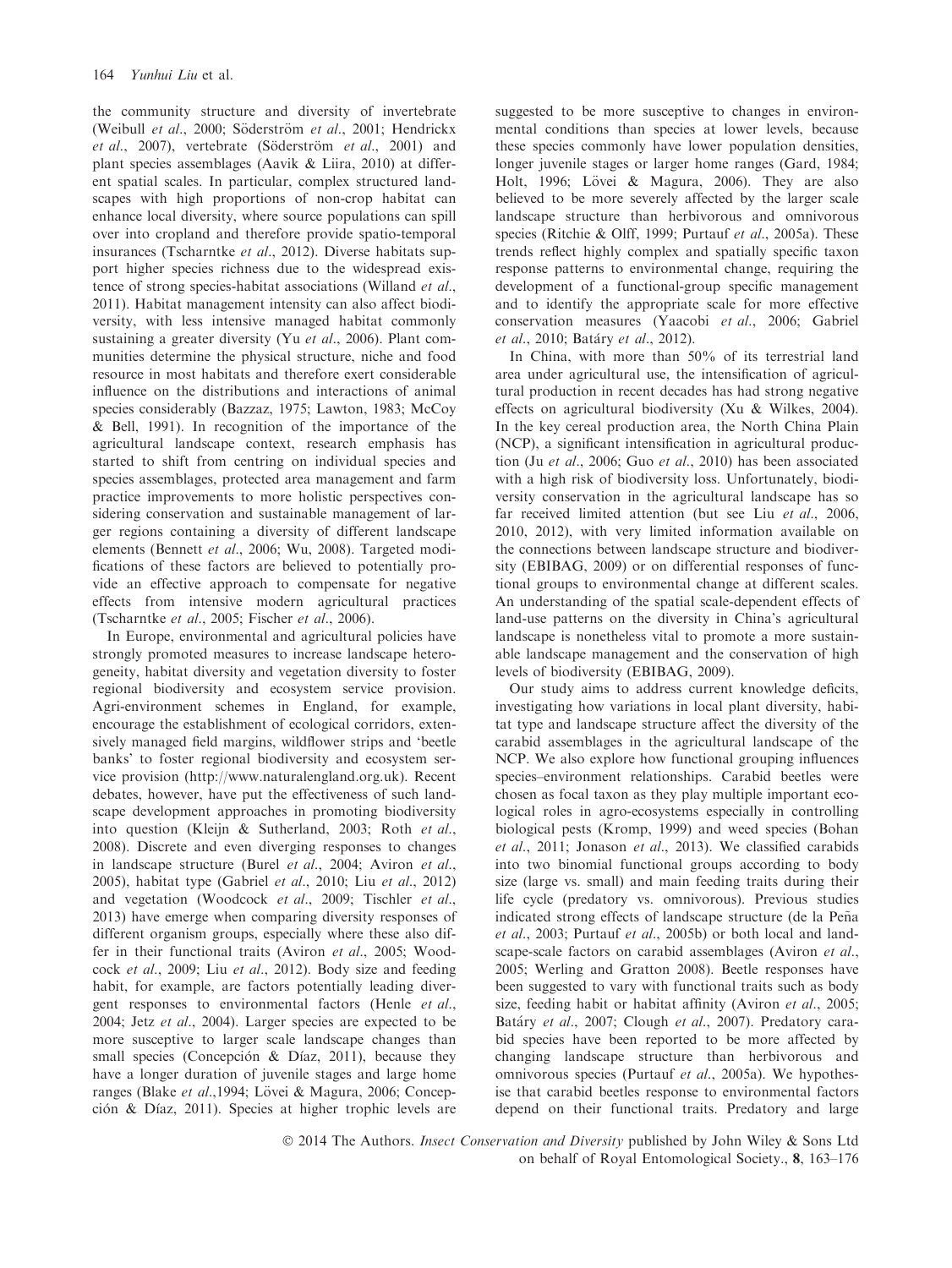species, which have good dispersal abilities, large home range sizes, long life cycles and are hence more susceptible to human disturbances, are believed to be more strongly affected by the overall landscape structure and more abundant in less intensively managed habitats. In contrast, omnivorous and small beetles are hypothetically more strongly linked to local plant diversity because of their lower dispersal ability, smaller home ranges and lower sensitivity to disturbance. Finally, the habitat type is hypothesised to influence the diversity across the functional groups.

#### Materials and methods

#### Study area and site selection

This study was conducted at Xitiange village in Northeastern Miyun County  $(40^{\circ}21' - 40^{\circ}25'N, 116^{\circ}42' 116°47'E$ ) near the northern boundary of the NCP. The area is situated about 70 km north of Beijing city centre. The local climate is continental, with an annual temperature of 11.5 °C and an average annual precipitation of  $~100$  mm.

The sampling sites were located in the plain area that covers about 27% of Xitiange village mainly to the south of the village centre. In this area, agricultural land accounts for about 55% of the total area, while residential and roads account for a further 21% (Fig. 1). The most common agricultural crops are winter wheat/summer maize and peanuts, with large areas also used as fruit orchards. Semi-natural land, which mainly consists of woodland, windbreaks, field margins, weeds

land, accounts for about 12% of the sampled landscape.

The six most common habitats in the research region: wheat/maize rotation fields, peanut fields, woodland, windbreaks, field margins and orchards, were selected for beetle sampling. Field margins were defined as linear noncropping areas with a naturally colonised grass-dominated vegetation covering a width >2 m between fields. Windbreaks consisted of poplar tree lines planted between fields. Woodland was also planted with Populus spp., but had a much greater width with an overall area exceeding 1 ha.

In maize/wheat fields, about 300 kg ha<sup>-1</sup> of N fertilizer and 110 kg ha<sup>-1</sup> of  $P_2O_5$  were applied during two growing season. Herbicides were applied after each crop sowing and pesticides were applied once in spring and autumn respectively. In peanut fields, about 60 kg ha<sup> $-1$ </sup> of N fertilizer and 170 kg  $ha^{-1}$  of  $P_2O_5$  were applied in addition to herbicides and fungicides, which were sprayed after sowing and flowering respectively. No fertilizer was applied in the orchards, while fungicide was sprayed after the flowering. No agro-chemicals were used in woodland, windbreaks and on the field margins.

## Beetle and plant surveys

Beetles were sampled over periods of 6 days every month between the beginning of May and the end of September 2010 using a total of five pitfall traps at each plot. Arrangements of pitfall traps were adjusted according to the shape of habitat to enable more typical catchment of fauna (Kotze et al., 2011) and also to limit the edge effect



Fig. 1. Map of land-use and sampling plots in Xitiange village, Miyun county, Beijing (2010).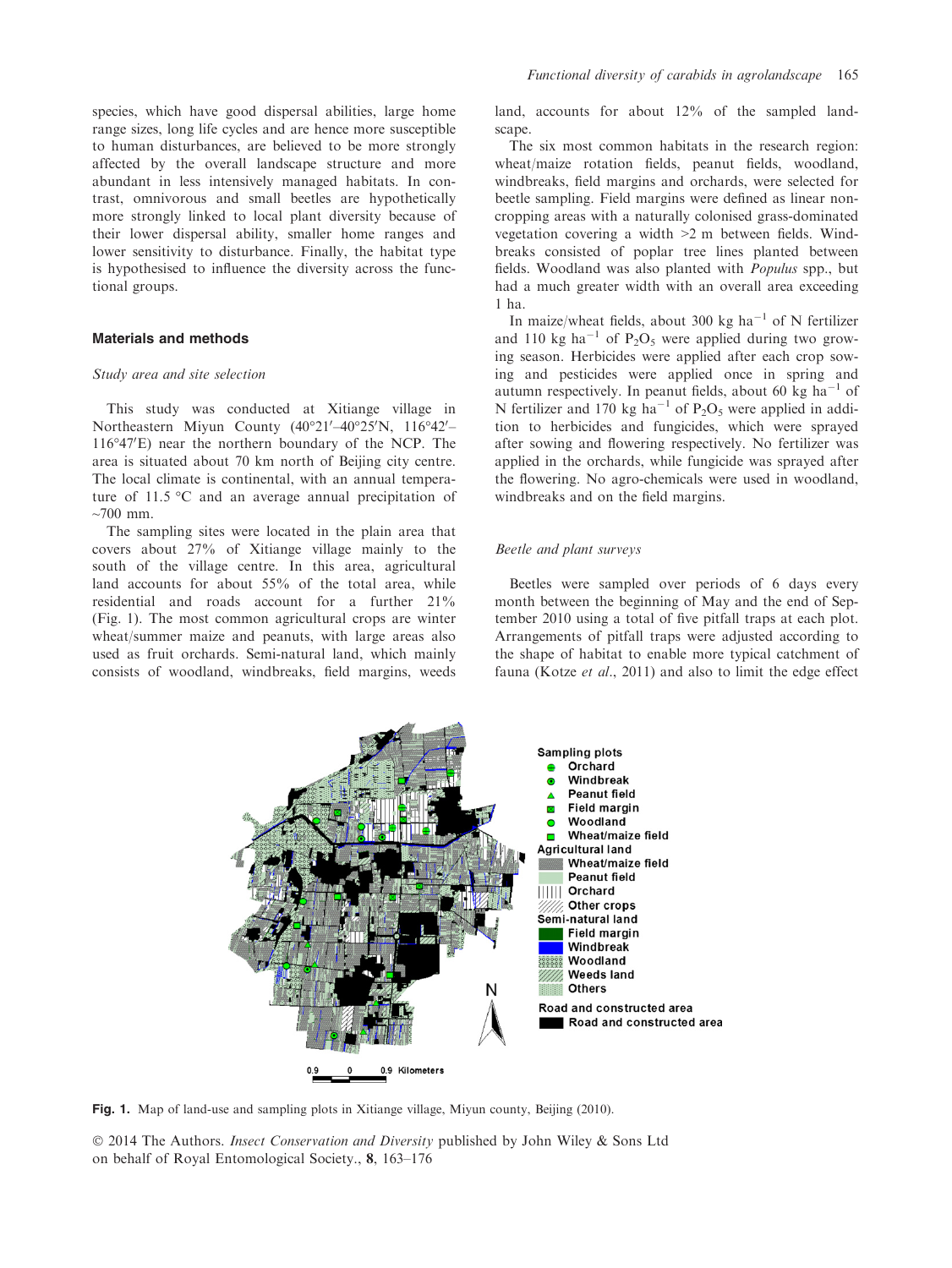in linear habitats. At the agricultural fields, orchards and in woodland, plots measuring  $20 \times 20$  m<sup>2</sup> were established, and five pitfall traps were placed at the centre of each of these plots and at a distance of 5 m from the plot centre along N–S and E–W facing diagonal lines. At field margins and windbreaks, plots were established at the centre of these linear habitats to minimise edge effects. To achieve comparative results across the different habitats, five traps in these linear habitats were placed with a distance of 5 m between individual pitfall traps as in agricultural lands.

The % cover of vascular plant species was surveyed in June and September 2010. Within each plot, all tree and shrub species were recorded in four randomly selected  $1 m \times 5 m$  sub-plots, while herb species were surveyed in four randomly selected 1 m  $\times$  1 m sub-plots. Data sets in both seasons for each plot were combined, allocating the maximum % cover recorded at these two sampling events to each plant species.

#### Landscape data

Land-use types in the study region were digitised based on an extensive field mapping surveys in combination with high-resolution Quickbird satellite imagery (resolution 0.6 m) during sampling season. Landscape metrics within a radius of 300 m were considered in this study as it was supposed that most carabid beetles disperse within the limited distance of up to 50 m (Welsh, 1990) and respond to landscape structure at fine spatial scales (Aviron et al., 2005; Batáry et al., 2007). Shannon Diversity Index was selected as an indicator for the heterogeneity of landscape structure as it is widely applied in research on landscape–biodiversity relationships (Concepción et al., 2008; Bassa et al., 2011), and it was calculated using FRAGSTATS 3.3 (Mcgarigal et al., 2002).

#### Data analysis

Carabid beetles were divided into small (<15 mm) and large species  $(>15 \text{ mm})$  (Cole *et al.*, 2002) according to their averaged body size measured using a vernier calliper. They were also divided into predators and omnivores according to their predominantly feeding traits during their entire life cycle (Antonenko, 1980; Yu, 1980, 1981; Deng, 1983; Deng et al., 1985; Liang & Yu, 2000; Sasakawa, 2007, 2009). As little information is available for the feeding habits of Chinese carabids, we categorised them depending on assumptions on the basis of taxonomic affinity in the cases where information for a specific species was lacking. Accordingly, Amara spp. was assumed to be omnivorous (Hůrka & Jarosík, 2003). Harpalus spp., which tends to be gramnivorous, but is also known to utilise other food sources (Brandmayr, 1990; Deng 1983; Kirk, 1973; Liang & Yu, 2000; Lund & Turpin, 1977; Yu, 1981), was categorised as omnivorous.

Beetle data for each plot were pooled for subsequent analysis. Non-metric multidimensional scaling base on Chord distances was applied to analyse species turnover rates of different carabid groups between sites using PAST (Hammer et al., 2001). Species richness was calculated using EstimateS V9.1.0 (Colwell, 2013) based on the Chao1 species richness estimator to account for the inevitable confounding effects of sample size resulting from the varied shapes of investigated habitats and arrangement of pitfall traps. The Gini-Simpson diversity index which emphasises 'evenness' of the community and varies between 0 and 1 was calculated to characterise the diversity of the plant communities using the statistical package PAST (Hammer et al., 2001).

To investigate the effects of landscape structure, habitat type and local plant diversity on the activity-abundance and estimated species richness of each beetle group, linear mixed effect models with fixed variance (gls, nlme package version 3.1-108 in R) (Pinheiro et al., 2013) were used in R 2.15.2 (R Core Team, 2012). Landscape diversity, habitat type as well as local plant diversity were used as fixed predictors, and the model was simplified using the step-AIC function in the package MASS (Venables & Ripley, 2002). The normality of the distribution of the raw-dependent variables was assessed using QQ–plots. Data were log<sub>10</sub>-transformed or sqrt-transformed where necessary. To account for spatial autocorrelation, we fitted gls models to response variables with Gauss-Krüger coordinates treated as spatial covariates, assuming a spherical spatial correlation structure (Pinheiro & Bates, 2000), but no spatial autocorrelation was found.

Three separate partial redundancy analyses (pRDA) were used to investigate the separate effects of local plant diversity, habitat type and landscape diversity on species composition of the all beetle assemblages and the four functional groups when combining the other two variables as conditional variables. Prior to the analyses, the beetle species matrix was modified using Hellinger transformation (Legendre & Gallagher, 2001) in preparation for the use in PCA and RDA Pseudo-F values and the corresponding significance levels were calculated based on 999 Monte-Carlo permutations. Finally, spatial autocorrelations of plots were diagnosed using the mso function, but no spatial patterns were apparent. Calculations were performed using the vegan package (version 2.0-2) in R (Oksanen et al., 2012).

## **Results**

#### Species composition and turnover

A total of 1750 carabids representing 17 species and 9 genera were caught during the sampling season (Table 1). Among these, 11 species with a total of 1246 individuals were smaller than 15 mm, while the remaining six species representing 504 individuals were classified as large beetles (>15 mm). Furthermore, six species representing 781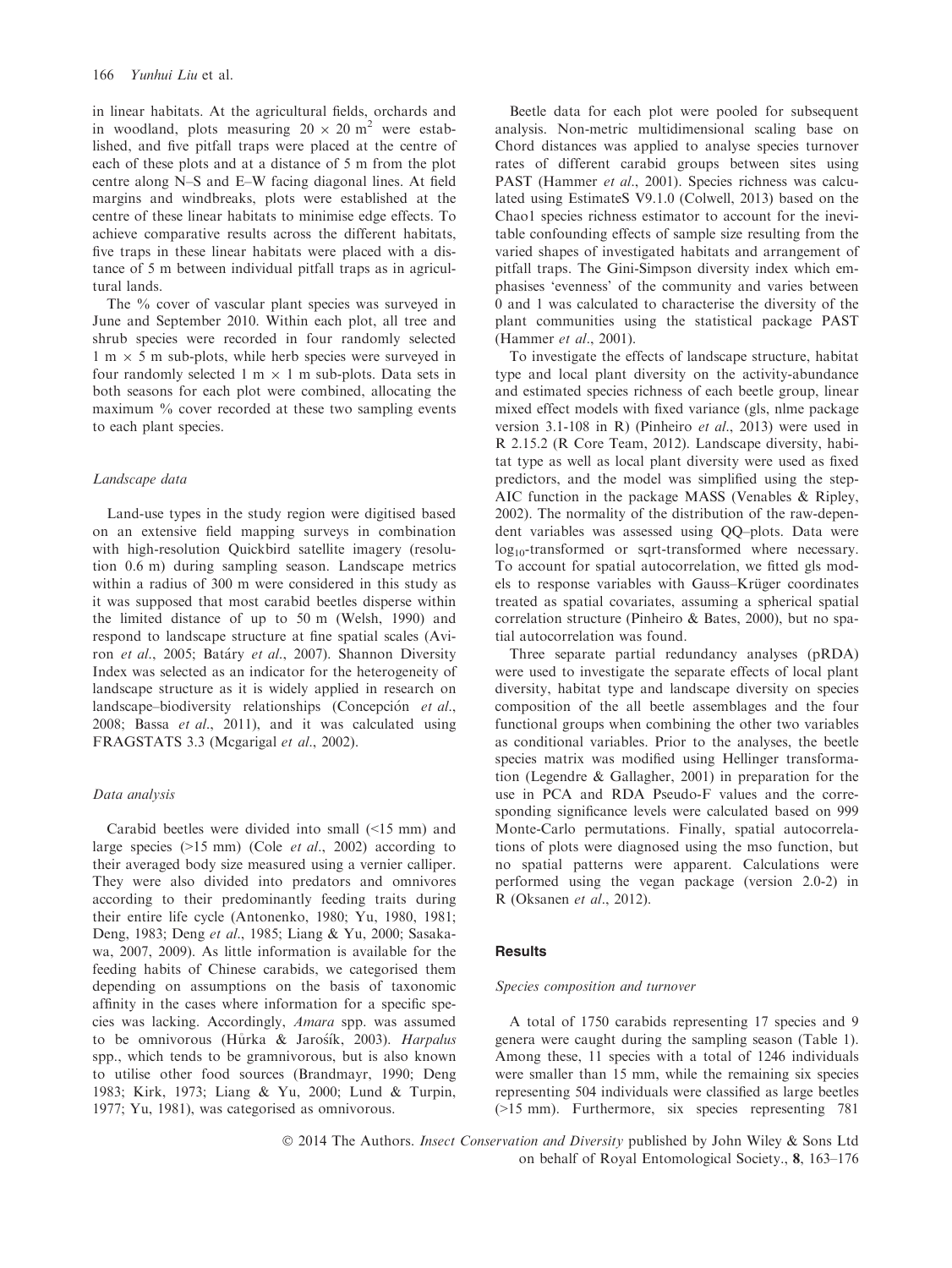|                 |  |  |  |  |  | <b>Table 1.</b> Effects of landscape diversity, habitat type and local plant diversity on the activity-abundance and species richness of different |  |  |  |
|-----------------|--|--|--|--|--|----------------------------------------------------------------------------------------------------------------------------------------------------|--|--|--|
| carabid groups. |  |  |  |  |  |                                                                                                                                                    |  |  |  |

| Depend variable          | Functional group    | Explanatory variables | d.f.  | AIC       | $F$ -value | $P$ -value |
|--------------------------|---------------------|-----------------------|-------|-----------|------------|------------|
| Activity-abundance       | Overall carabids    | Habitat type          | 5, 18 | 120.612   | 4.405      | 0.009      |
|                          | Large carabids      | Habitat type          | 5, 18 | 92.757    | 5.840      | 0.002      |
|                          | Small carabids      | Habitat type          | 5, 18 | 18.961    | 5.040      | 0.005      |
|                          | Predatory carabids  | Habitat type          | 5, 18 | 17.232    | 8.256      | < 0.0001   |
|                          | Omnivorous carabids | Habitat type          | 5, 18 | 17.547    | 6.134      | 0.002      |
| Species richness (Chao1) | Overall carabids    | Habitat type          | 5, 18 | $-13.262$ | 2.875      | 0.044      |
|                          | Large carabids      | Habitat type          | 5, 18 | 65.838    | 4.893      | < 0.005    |
|                          | Small carabids      | Plant diversity       | 1, 22 | $-12.680$ | 4.383      | 0.048      |
|                          | Predatory carabids  | Habitat type          | 5, 18 | 66.653    | 3.712      | 0.018      |
|                          | Omnivorous carabids | Plant diversity       | 1, 22 | $-4.498$  | 2.878      | 0.104      |

individuals were predatory, while the remaining 12 species accounting for 969 individuals were classed as omnivores. Among the omnivorous carabids, more than 97% of the individuals were also small species. Accordingly, more than 75% of small carabids were omnivorous. On the other hand, 94% of large individuals were classed as predatory, but only 61% of the predatory individuals represented large species. Harpalus pastor, Dolichus halensis, Chlaenius posticalis and Harpalus pallidipennis were the four most common species in the sampled agricultural landscape, accounting for 43.3%, 21.3%, 17.5% and 8.2% of all sampled individuals respectively.

The NMDS ordination showed that plots dominated by woody plants including orchards, windbreaks and woodland harboured distinctly different carabid species assemblage from the plots dominated by herbaceous plants, including wheat/maize fields, peanut fields and field margins (Fig. 2a). This distinction was also evident for large carabids (Fig. 2b), small carabids (Fig. 2c) and predators (Fig. 2d). In contrast, all sampling plots for omnivorous carabids were closely clustered together with an exception of four plots, indicating a more homogenous composition of omnivorous carabid species across the sampled habitats (Fig. 2e).

## Effects of local plant diversity, habitat type and landscape structure on abundance and diversity

Activity-abundance and species richness. The activityabundance of the overall carabid assemblage and of the four functional groups were strongly influenced by the difference in habitat types, but not by landscape diversity and local plant diversity (Table 1). Peanut fields generally harboured the lowest activity-abundance, followed generally by woodland activity-abundance levels (Fig. 3a). Field margins in contrast were characterised by a high activity-abundance of large and predatory carabids, and in orchards a high activity-abundance of carabid species across all four groups.

Differences in species richness for the overall carabid assemblages, large and predatory carabid functional groups were all strongly associated with differences in habitat type,

but no differences were observed for the species richness of both small and omnivorous carabids (Table 1). Peanut fields harboured the lowest species richness for the overall carabid assemblage and all functional groups (Fig. 3b). Wheat/maize field, field margins and orchard harboured a large species richness of both large and predatory carabids, while woodland assemblages contained a large number of predatory carabids (Fig. 3b). In addition, species richness of small carabid was positively associated with plant diversity (Table 1; Fig. 4), while omnivorous species richness responded to none of the parameters landscape structure, habitat type or local plant diversity (Table 1).

Species composition. The partial RDA ordination plots indicate varied responses of beetle assemblages to the individual variable of landscape diversity, habitat type and plant diversity across the different functional carabid groups when the effects of the other two of these three variables were excluded (Table 2). The overall carabid assemblage was significantly associated with habitat type and local plant diversity, but not with landscape diversity. Large carabid assemblages changed significantly only between habitat types, while shifts in small and omnivorous carabid assemblages were again associated with both changes in habitat type and local plant diversity. Predatory carabid turnover finally was not significantly associated with any of the factors. Habitat type was the variable that explained the overall greatest amount in variation (>21%) in the species composition across all carabid groups; species composition of overall, small and omnivorous assemblages were much more closely linked to plant diversity than by landscape structures. In contrasted, large and predatory carabid assemblages, whose species compositions were much more explained by landscape structure than by local plant diversity.

## **Discussion**

#### Effects of plant diversity

The taxonomic diversity of plant species is commonly suggested to be directly and indirectly linked to the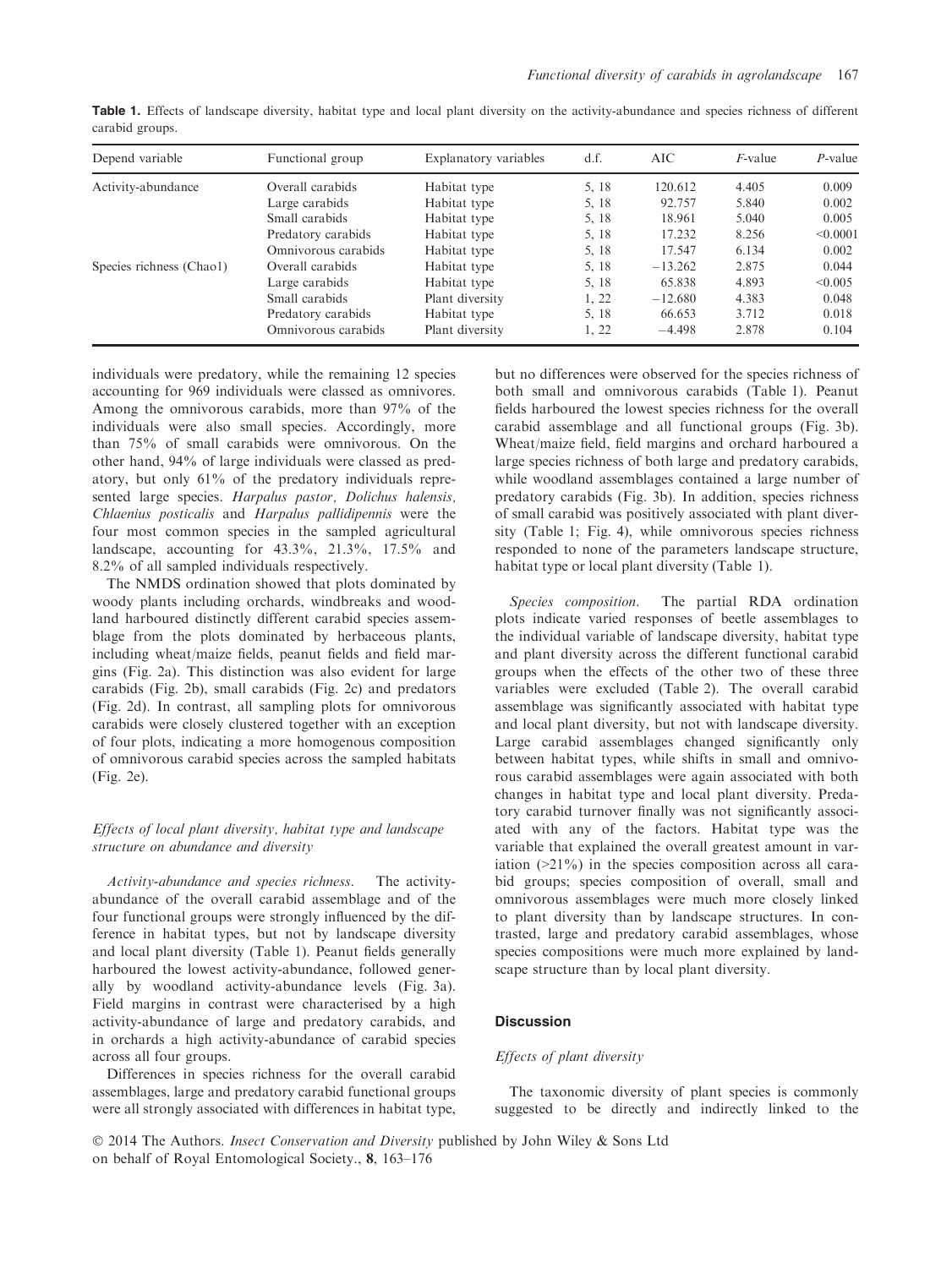

Fig. 2. Nonlinear two-dimensional scaling of different carabid groups based on the Chord distance: (a) Overall carabids; (b) Large carabids; (c) Small carabids; (d) Predatory carabids; (e) Omnivorous carabids.

diversity of invertebrate taxa (Kareiva, 1983; Siemann, 1998). On one hand, increasing in plant species richness can potentially support increasing numbers of specialised consumers (Murdoch et al., 1972; Siemann et al., 1998), which in turn can encourage a greater diversity of predators through cascade effects (Hunter & Price, 1992). On the other hand, plant communities can impact consumer diversity indirectly by mediating the physical structure of the environment, which again increases in heterogeneity with increasing plant species richness, with implications for distribution and interactions of species in the increased niche spaces (Lawton, 1983; McCoy & Bell, 1991). The strong association observed between changes in overall beetle and plant species composition in our study could be explained by either of these direct and indirect effects, especially in relation to the strong correlation between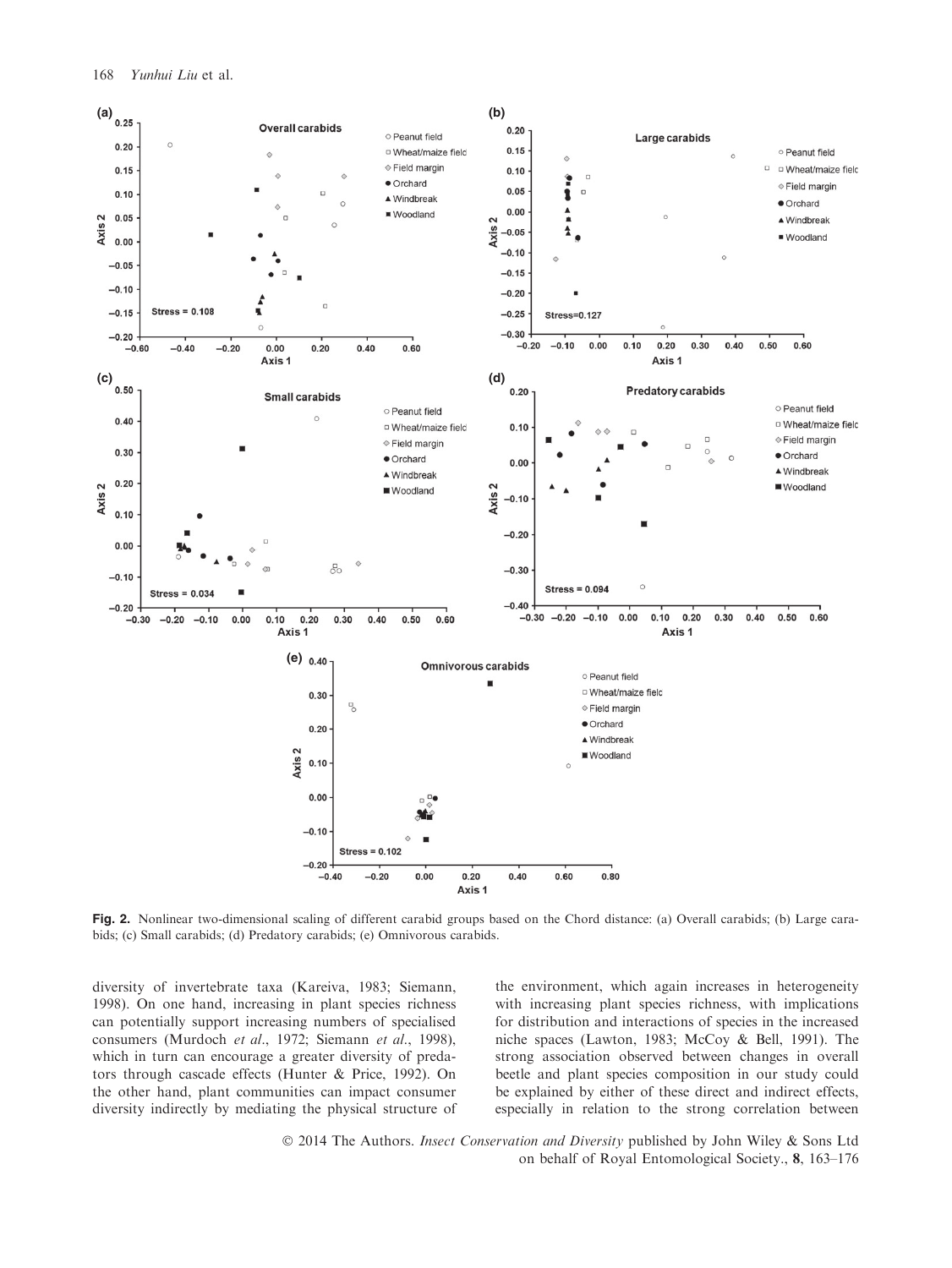

Fig. 3. Abundance and species richness of carabid groups in the different habitats. AC, Overall carabids; LC, Large carabids; SC, Small carabids; PC, Predatory carabids; OC, Omnivorous carabids. Bars indicate standard error (1 SE).



Fig. 4. Relationship between species richness of small carabids and plant diversity based on generalised least square model results.

plant diversity and small carabid assemblage structure, and to the strongly differentiated species composition between habitats dominated by woody versus herbaceous plants.

Functional diversity of carabids in agrolandscape 169

|             |                                             |                                             | <b>Table 2.</b> Species composition of carabid functional groups: percentage of variance explained by partial redundancy analyses (pRDA). |                                             |                                            |
|-------------|---------------------------------------------|---------------------------------------------|-------------------------------------------------------------------------------------------------------------------------------------------|---------------------------------------------|--------------------------------------------|
| Explanatory | Overall carabids                            | Large carabids                              | Small carabids                                                                                                                            | Predatory carabids                          | Omnivorous carabids                        |
| andscape    |                                             |                                             |                                                                                                                                           |                                             |                                            |
| diversity   | $Pseudo-F(1,16) = 1.601;$<br>$P = 0.16$     | Pseudo- $F(1,16) = 0.931$ ;<br>$P = 0.438$  | Pseudo- $F(1,16) = 1.788$ ;<br>$P = 0.163$                                                                                                | Pseudo- $F(1,16) = 1.419$ ;<br>$P = 0.239$  | Pseudo- $F(1,16) = 1.671$ ;<br>$P = 0.152$ |
| Habitat     | 32.3                                        | 24.0                                        | 35.2                                                                                                                                      | 21.0                                        | 30.2                                       |
| type        | $Pseudo-F(5,16) = 2.041;$<br>$P = 0.008$    | Pseudo- $F(5,16) = 1.907$ ;<br>$P = 0.022$  | Pseudo-F(5,16) = $2.241$ ;<br>$P = 0.012$                                                                                                 | Pseudo- $F(5, 16) = 1.556$ ;<br>$P = 0.112$ | Pseudo- $F(5,16) = 1.795$ ;<br>$P = 0.042$ |
| Plant       | $\frac{1}{2}$                               |                                             | 12.3                                                                                                                                      | $\frac{1}{2}$                               | 21.3                                       |
| diversity   | Pseudo-F $(1, 16) = 3.007$ ;<br>$P = 0.035$ | Pseudo- $F(1, 16) = 0.231$ ;<br>$P = 0.871$ | Pseudo-F $(1, 16) = 3.899$ ;<br>$P = 0.023$                                                                                               | Pseudo- $F(1,16) = 0.181$ ;<br>$P = 0.919$  | Pseudo- $F(1,16) = 5.915$ ;<br>$P = 0.013$ |
|             |                                             |                                             |                                                                                                                                           |                                             |                                            |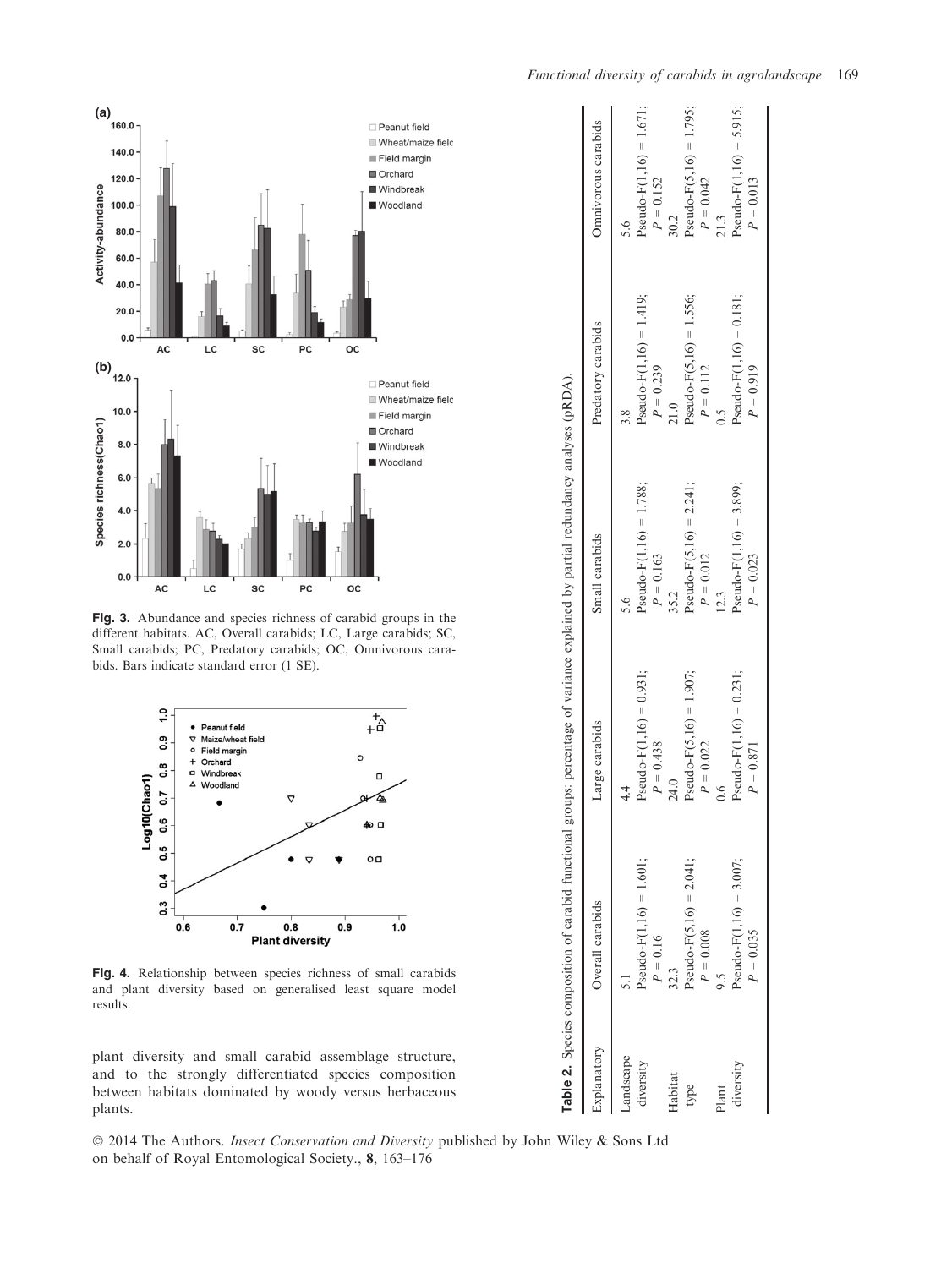The significant association between the functional groups of both omnivores and small carabids, but not predatory or large beetles, with plant diversity is congruent with observations made in previous studies (Harvey et al., 2008; Šerić Jelaska et al., 2010). The previous studies suggested that herbivore diversity is affected predominantly by bottom-up effects related to resource availability, a trend commonly reported in environments with poor plant species diversity, while top-down effects are believed to become more pronounced in environments with high-quality plants or in high-productivity (Hunter & Price, 1992; Stiling & Rossi, 1997; Denno et al., 2002). As seed feeding species contribute strongly to the groups of omnivores and small carabid beetles in this study, their strong association with plant diversity could indeed be explained by bottom-up effects of resource availability. Top-down effects related to predation pressure might also be at work. For example, in the case of peanut fields, very low plant coverage could lead to small beetles being more prone to attack from their natural enemies.

It is remarkable that predatory and large beetles did not show any significant links with plant diversity in this study. Predators are often assumed to be more abundant and more diverse in species-rich plant communities with a greater variety of habitats and more availability of prey according to the natural enemy hypothesis (Jactel et al., 2005). Scherber et al. (2010) however, showed that the links between plant diversity and arthropod diversity dampen with increasing trophic level. The lack of correlation between plant diversity and predatory and large beetles could be explained by the poor habitat quality of some of the investigated habitats so that they were unable to support sufficient numbers of herbivores to sustain large predator assemblages, or by predatory and large beetles having strong dispersal ability, enabling them to use resources at large spatial scales. Vegetation structure still appears to play a role in affecting the composition of predatory and large beetles, as indicated by the differential species composition between habitats dominated by woody and herbaceous plant species for both predatory and large beetles.

## Effects of habitat

In accordance with our initial hypothesis, habitat type presented a key factor in determining the overall diversity of carabids. As also mentioned above, the distinct plant structure of the different habitats determines the availability of both structural niches and environmental resources required by the different carabid species (Bazzaz, 1975; Mortimer et al., 1998; Brose, 2003; Asteraki et al., 2004; Axmacher et al., 2009). This is further supported by the observed distinct species assemblages supported by the structurally more complex woody habitats, which also tended to support a greater taxonomic diversity of plant species. Habitat types are also closely linked to disturbance intensity and productivity (Murison et al., 2007;

Liu et al., 2012). Agricultural intensification is commonly seen as a main cause of biodiversity loss (Matson et al., 1997; Wilson et al., 1999), despite observations that intensively managed habitats can sometimes support diverse and abundant populations of ground beetles when they provide large quantities of potential resources in some cases (Tscharntke et al., 2005; Liu et al., 2010). Carabids are nonetheless generally known to show higher diversity levels in habitats with less intensive management (Carcamo et al., 1995; Pfiffner & Luka, 2003). Therefore, the low activity-abundance and species richness of the overall carabid assemblages in peanut fields could be further contributed to higher management intensity and much simpler and more homogenous vegetation structure in these habitats. The heterogeneous carabid species composition of large and predatory species as well as in the overall species assemblage for habitats dominated by herbaceous plants could similarly be related to the stronger gradient in management intensity. Furthermore, the cultivation of annual crops on these sites will strongly influence their microclimatic conditions, which form a further, important factor determining carabid distribution (Thiele, 1977). It is therefore likely that the significant influence of the habitat type on the diversity of all carabid groups can be attributed to the interaction of several factors including plant diversity and plant structure, productivity, land-use intensity and microclimate conditions. This complex interaction appears to lead to a strong similarity in activityabundance and species richness between the intensively managed, more productive wheat/maize fields and extensively managed, more structurally complex habitats, such as orchards, field margins and woodland.

#### Effects of landscape structure

Wider landscape structure has been demonstrated to significantly affect carabid species richness and density (Burel et al., 1998; Purtauf et al., 2005a,b; Batáry et al., 2007; Diekötter  $et$  al., 2010), as well as on ground beetle species composition (de la Peña et al., 2003; Aviron et al., 2005; Diekötter et al., 2010). Carabids with different traits also show different responses to landscape structure, with species richness of carnivorous and phytophagous carabid species decreasing with a decrease in non-cropping area in the landscape, while no effects on species richness were observed for omnivorous species (Purtauf et al., 2005a). The relative abundance of large species (>15 mm) was also found to significantly correlate with the proportion of woody elements in the landscape, whereas small species were not similarly affected (Aviron et al., 2005).

In contrast to the above published results, landscape structure did not show any significant effects on abundance or species richness of the overall carabid assemblage and the four functional groups investigated in our study. Although consisted with our hypothesis that landscape structure showed a greater relative impact on the species composition of large and predatory carabid in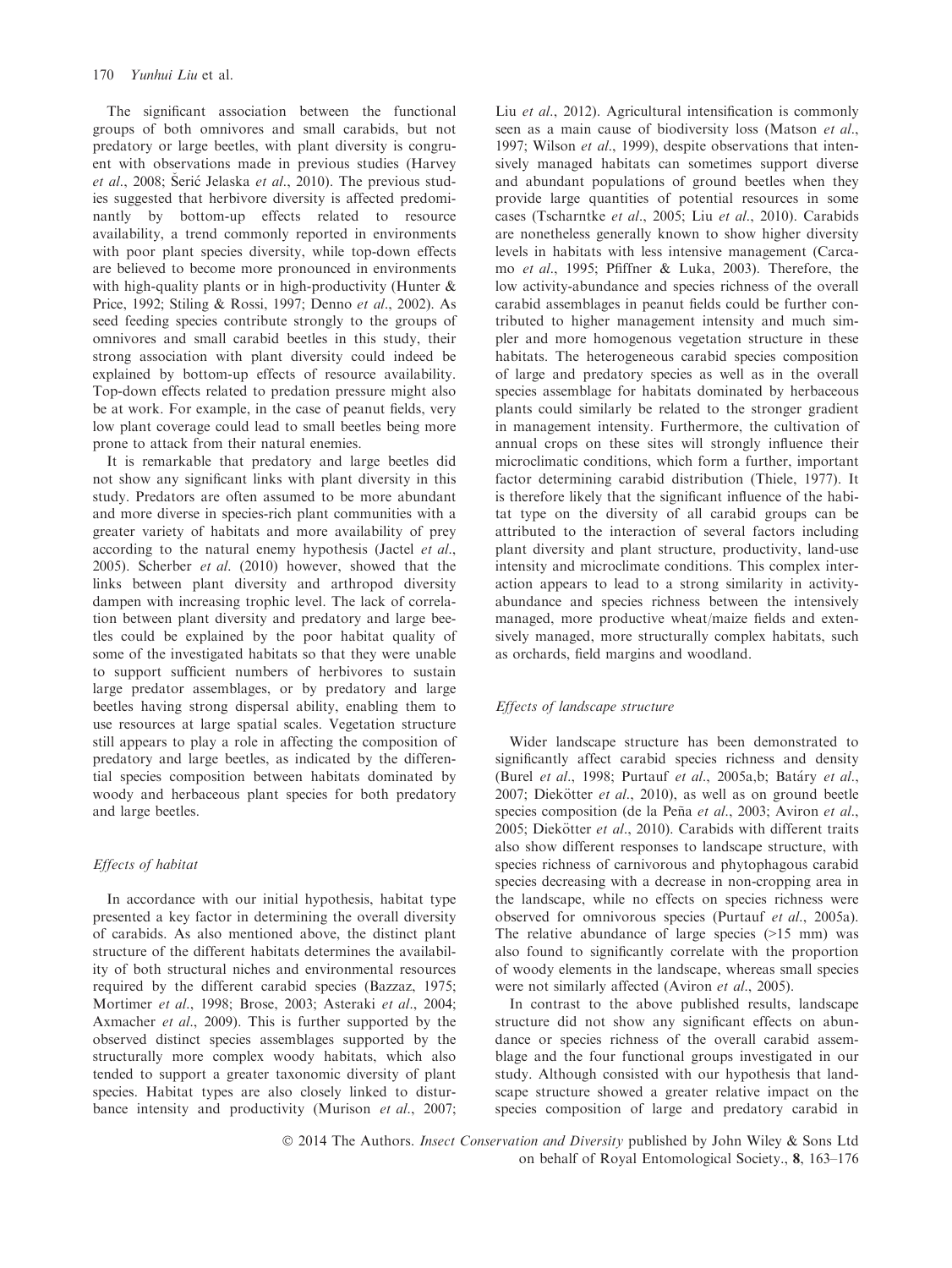comparison to small and omnivorous species, landscape structure explained very small percentage of the variance in species composition of both large and predatory carabid assemblages  $(5\%)$ . Compared to earlier studies reporting strong positive effects of a heterogeneous landscape on local arthropod diversity (see also Weibull et al., 2000; Clough et al., 2005; Batáry et al., 2007), the landscape investigated in this study was overall rather homogenous and had experienced serious semi-natural loss and fragmentation for several millennia due to strong anthropogenic influences, leaving no natural residual habitats. The substantial habitat loss and fragmentation would result dramatic loss of biodiversity before this investigation. The most 'natural' habitats in the landscape we investigated are mainly formed by monotonous monocultures of poplar (woodland and windbreak) or secondary herbaceous vegetation, largely restricted to 'edge' environments of a lower habitat 'quality' than pristine habitats would have contained. Overall, any habitat specialists specialised on the potential natural vegetation will have been lost, and the resulting assemblages are predominantly composed of generalist species which are at least partly adapted to crop land (Tscharntke et al., 2012). The lack of any natural habitat in the wider vicinity of the study area would rule out any cross-habitat spillover from natural habitats into the agricultural landscape. With more than 75% of the total landscape being under cultivation or classed as residential and roads areas and another 12% being covered in semi-natural habitats, the local traits and quality of habitats can therefore be expected to be more important than the surrounding landscape matrix in determining the ground beetle species composition and diversity (Tscharntke et al., 2005).

## Effects of sampling methods

Although pitfall trapping is the most commonly used the method in to gain standardised quantitative samples of carabid beetles in ecological studies, its effective capture rates depend both on activity patterns and population densities of the captured species (Mitchell, 1963; Greenslade, 1964). Habitat-related or traits-related differences in the activity patterns of carabid species therefore somewhat complicate direct comparisons of pitfall trapping results (Spence & Niemelä, 1994), and the subsequent analysis of assemblage data (Kotze et al., 2011). Unfortunately, these drawbacks in pitfall-trapped samples remain unresolved (Kotze et al., 2011). The different arrangement of pitfall traps between different habitat types in our investigation will further affect the results as well, although these were necessary to ensure the collection of representative samples for the different habitat types (see also Kotze et al., 2011), and we used the estimated species richness was used to eliminate the effects of differences in our sampling sizes. It is nonetheless important to recognise that there are inherent limitations to the accuracy of

results obtained solely from pitfall trapping. Combinations with other sampling methods should therefore be considered in future research to further substantiate our results (Liu et al., 2007).

## Implications for conservation

With a long history of agricultural use, little natural or even semi-natural residual habitats remaining in this key area of China's cereal production. A first important measure to support and enhance the existing regional biodiversity in the region should therefore focus on improvements at small spatial scales. As our study indicates, the habitat type and plant diversity currently play an important role in driving the diversity of the overall carabid assemblages. A diverse range of cropping systems in the landscape is therefore seen as critical for enhancing the carabid diversity. Specifically, extensively managed orchards appear to be of high value for carabid conservation particularly when there is a high production pressure on the land due to food requirements and to ensure the farmers' income. Field margins which are allowed to go through succession to increase in complexity and in their proportion of woody plant components could also be an economic and efficient way to promote the abundance particularly of large and predatory carabids, which are the key group in arthropod pests control (Yu et al., 2006). In addition, given the strong effects of the plant community on overall ground beetle diversity, future management of non-cropping habitats should be aimed towards creating a more complex vegetation structure with higher levels of plant diversity. Specifically, habitats containing woody vegetation such as orchard, woodland and windbreak in addition to semi-natural field margins, should be maintained and sustainably managed as a further loss of such habitat would be detrimental to the biological control service in the agricultural landscape. At the same time, the plant species composition should be carefully managed (Landis et al., 2000; Fiedler et al., 2008), as particularly small and omnivorous ground beetle species, which show strong association with plant diversity in our study, are known to form agricultural pests themselves in some circumstances (Yu, 1980). Given our substantial knowledge gaps in this area, a better understanding of plant–insect relationships is critical to formulate clear guidance for the enhancement of biodiversity and associated ecosystem services in the agricultural landscape.

Despite a less pronounced effect of the landscape structure on carabid assemblages in comparison to habitat and plant diversity and the scarcity of any pristine habitats in the study area, maintaining landscape heterogeneity is particularly important to support the biological pests control function of ground beetles. This is crucially important for predatory carabid since variation in predatory carabid assemblage was much more strongly linked to landscape structure than local plant diversity. On the other hand,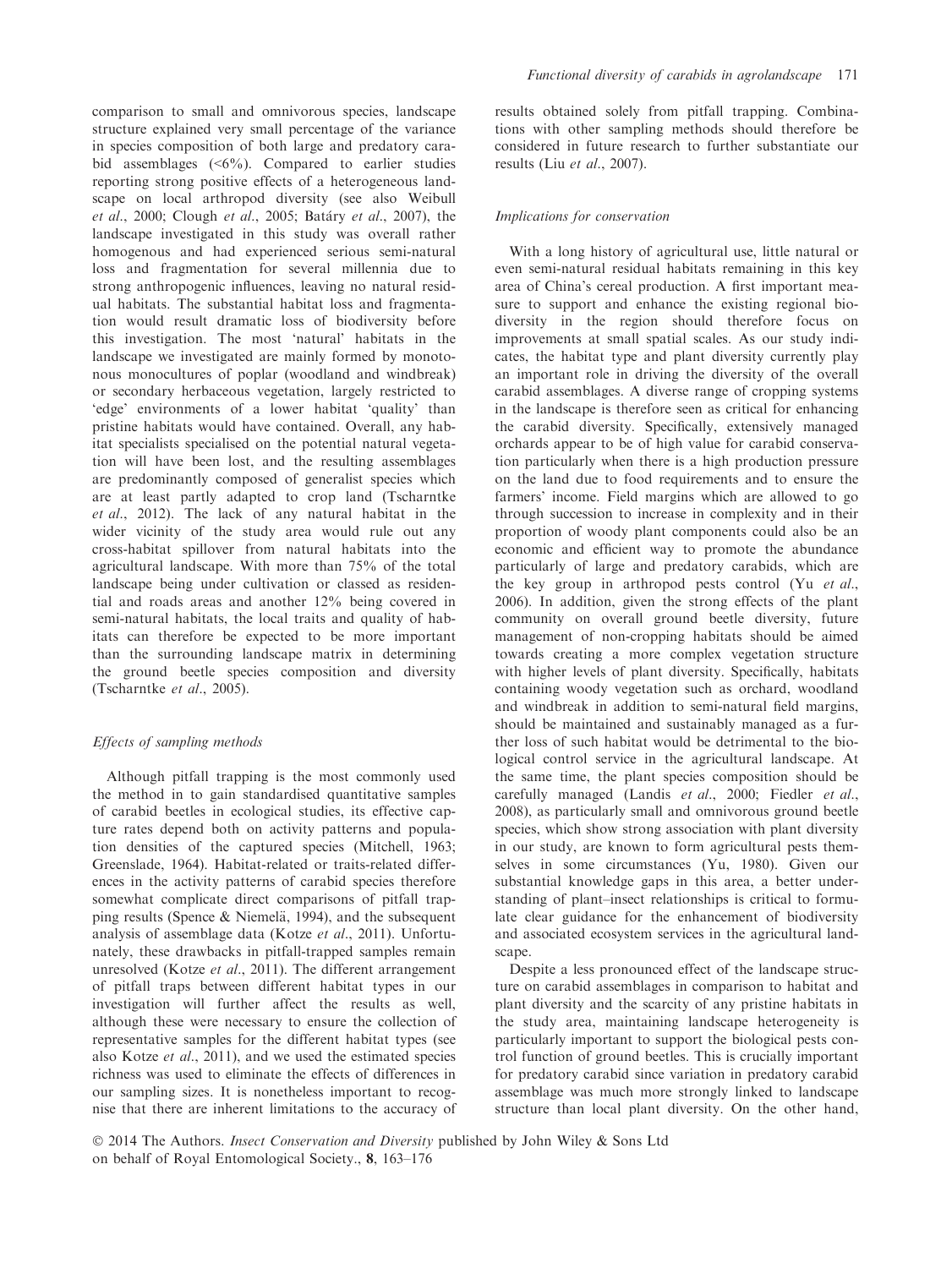the 17 species sampled in six different habitats during a period of 30 sampling days between May and September indicated an overall very low level of species richness in the local carabid species pool compared to other regions (Liu et al., 2012) or even to other villages in the same area (Yu et al.,  $2006$  – unfortunately these study sites have now been replaced by a residential area due to the rapid urbanisation of Beijing). On a longer term, measures at larger scales, like ecological networks connecting agricultural land with high-quality natural or semi-natural habitats, could be effective steps for the recovery of the remaining biodiversity in the entire region (Jones-Walters, 2007).

## **Conclusion**

The key finding of this study is that it is habitat and local plant diversity rather than landscape structure are driving the changes in diversity of carabid assemblages; and carabid beetles, response patterns to local plant diversity and landscape structure depending on their functional traits. Small and omnivorous carabid assemblages are more affected local plant diversity, while large and predatory carabid assemblages are more strongly associated with landscape structure. Conservation management needs to consider these spatially varied responses of functional groups to optimise diversity and biological pest control service. In the intensively managed agricultural landscape of the NCP, a tailored increase in habitat diversity and local plant diversity can therefore provide a good starting point to support the carabid diversity and assemblage structure. In the long term, the establishment of a protected area network specifically based on strongly degraded agricultural habitats left to natural vegetation succession and linking the overall agricultural landscape with remnants of pristine habitats could enable the future enhancement of the carabid biodiversity and their biological pest control service.

#### Acknowledgements

The authors are greatly indebted to the National Natural Science Foundation of China (30800150 and 41271198) and the China University Scientific Fund (2014JD067). We are also very grateful to Dr. Hongbin Liang from the Institute of Zoology at the Chinese Academy of Sciences for his great help with the identification of carabid specimens. We also would finally like to thank two anonymous reviewers for their valuable suggestions and comments, which were of great help in improving the paper.

#### **References**

Aavik, T. & Liira, J. (2010) Quantifying the effect of organic farming, field boundary type and landscape structure on the vegetation of field boundaries. Agriculture, Ecosystems & Environment, 135, 178–186.

- Antonenko, O.P. (1980) Remove from marked Records Biological peculiarities of predacious carabids and their role in the reduction of numbers of the noxious pentatomid (Eurygaster integriceps) in the Saratov region. Zoologicheskii Zhurnal, 59, 1634–1643.
- Asteraki, E.J., Hart, B.J., Ings, T.C. & Manley, W.J. (2004) Factors influencing the plant and invertebrate diversity of arable field margins. Agriculture, Ecosystems and Environment, 102, 219–231.
- Aviron, S., Burel, F., Baudry, J. & Schermann, N. (2005) Carabid assemblages in agricultural landscapes: impacts of habitat features, landscape context at different spatial scales and farming intensity. Agriculture, Ecosystems & Environment, 108, 205–217.
- Axmacher, J.C., Brehm, G., Hemp, A., Tünte, H., Lyaruu, H.V.M., Müller-Hohenstein, K. & Fiedler, K. (2009) Determinants of diversity in afrotropical herbivorous insects (Lepidoptera: Geometridae): plant diversity, vegetation structure or abiotic factors? Journal of Biogeography, 36, 337–349.
- Bassa, M., Boutin, C., Chamorro, L. & Sans, F.X. (2011) Effects of farming management and landscape heterogeneity on plant species composition of Mediterranean field boundaries. Agriculture, Ecosystems & Environment, 141, 455–460.
- Batáry, P., Báldi, A., Szé, G., Podlussány, A., Rozner, I. & Erdős, S. (2007) Responses of grassland specialist and generalist beetles to management and landscape complexity. Diversity and Distribution, 13, 196–202.
- Batáry, P., Holzschuh, A., Orci, K.M., Samu, F. & Tscharntke, T. (2012) Responses of plant, insect and spider biodiversity to local and landscape scale management intensity in cereal crops and grasslands. Agriculture, Ecosystems and Environment, 146, 130–136.
- Bazzaz, F.A. (1975) Plant species diversity in old-field successional ecosystems in southern Illinois. Ecology, 56, 485–488.
- Bennett, A.F., Radford, J.Q. & Haslem, A. (2006) Properties of land mosaics: implications for nature conservation in agricultural environments. Biological Conservation, 133, 250–264.
- Blake, S., Foster, G.N., Eyre, M.D. & Luff, M.L. (1994) Effects of habitat type and grassland management practice on the body size distribution of carabid beetles. Pedobiologia, 28, 502– 512.
- Bohan, D.A., Boursault, A., Brooks, D.R. & Sandrine, P. (2011) National-scale regulation of the weed seed bank by carabid predators. Journal of Applied Ecology, 48, 888–898.
- Brandmayr, T.Z. (1990) Spermophagous (seed-eating) ground beetles: first comparison of the diet and ecology of the Harpaline genera Harpalus and Ophonus (Col.: Carabidae). The Role of Ground Beetles in Ecological and Environmental Studies (ed. by N.E. Stork), pp. 307–316. Intercept, Andover, Hampshire, UK.
- Brose, U. (2003) Bottom-up control of carabid beetle communities in early successional wetlands: mediated by vegetation structure or plant diversity? Oecologia, 135, 407–413.
- Burel, F., Baudry, J., Butet, A., Clergeau, P., Delettre, Y., Le Coeur, D., Dubs, F., Morvan, N., Paillat, G., Petit, S., Thenail, C., Brunel, E. & Lefeuvre, J.C. (1998) Comparative biodiversity along a gradient of agricultural landscapes. Acta Oecologica, 19, 47–60.
- Burel, F., Butet, A., Delettre, Y.R. & de la Peña, N.M. (2004) Differential response of selected taxa to landscape context and agricultural intensification. Landscape and Urban Planning, 67, 195–204.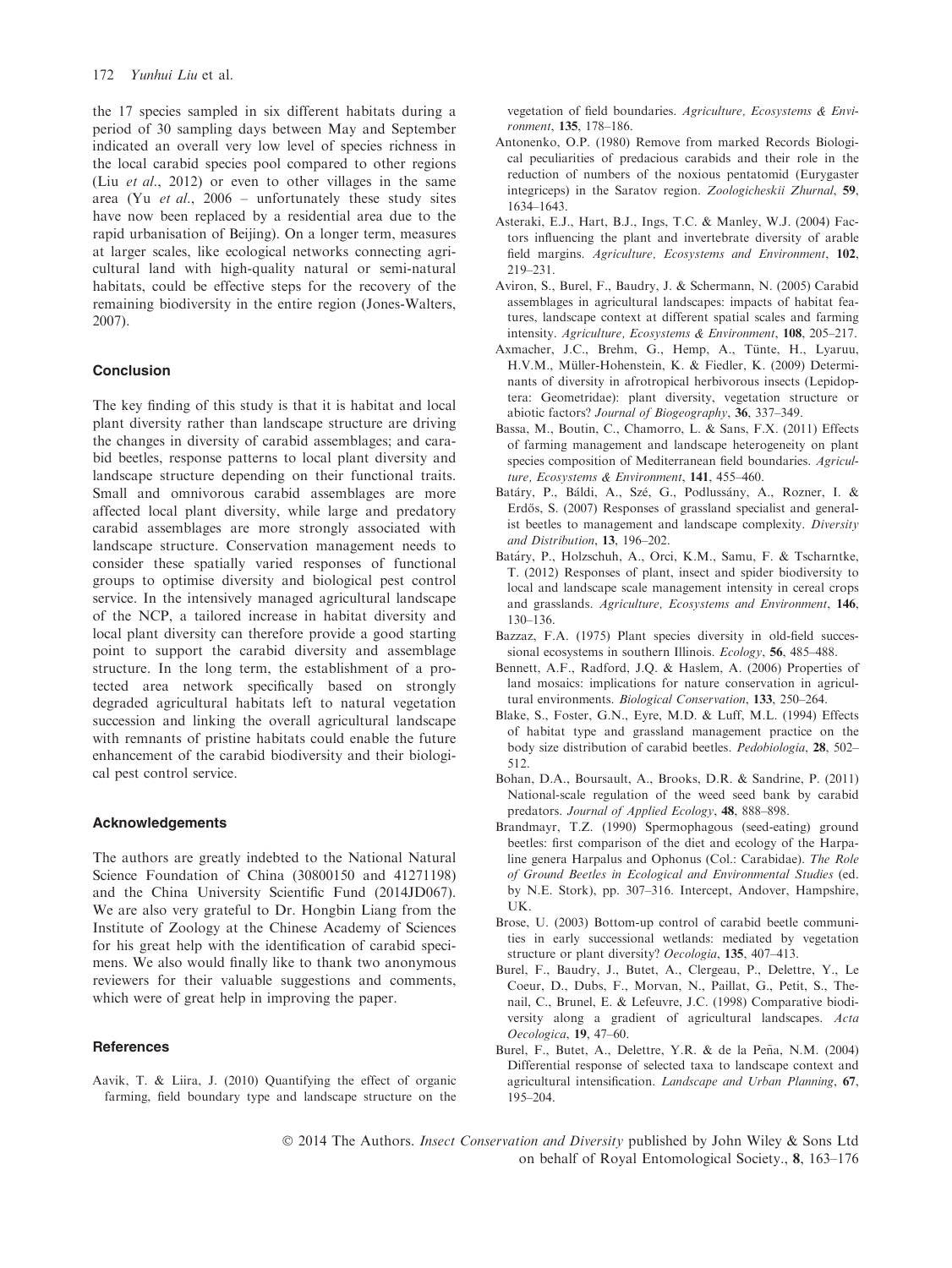- Carcamo, H.A., Niemala, J.K. & Spence, J.R. (1995) Farming and ground beetles – effects of agronomic practice on populations and community structure. Canadian Entomologist, 127, 123–140.
- Clough, Y., Kruess, A., Kleijn, D. & Tscharntke, T. (2005) Spider diversity in cereal fields: comparing factors at local, landscape and regional scales. Journal of Biogeography, 11, 2007–2014.
- Clough, Y., Kruess, A. & Tscharntke, T. (2007) Organic versus conventional arable farming systems: functional grouping helps understand staphylinid response. Agriculture, Ecosystems & Environment, 118, 285–290.
- Cole, L.J., McCracken, D.I., Nennis, P., Downie, I.S., Griffin, A.L., Foster, G.N., Murphy, K.J. & Waterhouse, T. (2002) Relationships between agricultural management and ecological groups of ground beetles (Coleoptera: Carabidae) on Scottish farmland. Agriculture, Ecosystems & Environment, 93, 323– 336.
- Colwell, R.K. (2013) EstimateS: Statistical estimation of species richness and shared species from samples. Version 9. <http:// purl.oclc.org/estimates> 16th September 2013.
- Concepción, E.D. & Díaz, M. (2011) Field, landscape and regional effects of farmland management on specialist open-land birds: does body size matter? Agriculture, Ecosystems and Environment, 142, 303–310.
- Concepción, E.D., Díaz, M. & Baquero, R.A. (2008) Effects of landscape complexity on the ecological effectiveness of agrienvironment schemes. Landscape Ecology, 23, 135–148.
- Deng, D. (1983) The feeding habits of thirteen species of ground beetles (Coleoptera: Carabidae). Acta Entomologica Sinica, 26, 356–357.
- Deng, D., Wang, G. & Li, J. (1985) Bionomics of predacious carabids in Heilongjiang. Acta Entomologica Sinica, 28, 281– 287.
- Denno, R.F., Gratton, C., Peterson, M.A., Langellotto, G.A., Finke, D.L. & Huberty, A.F. (2002) Bottom-up forces mediate natural-enemy impact in a phytophagous insect community. Ecology, 83, 1443–1458.
- Diekötter, T., Wamser, S., Wolters, V. & Birkhofer, K. (2010) Landscape and management effects on structure and function of soil arthropod communities in winter wheat. Agriculture, Ecosystems & Environment, 137, 108–112.
- EBIBAG (Editor Board for Inventory on the biodiversity in agricultural region) (2009) Inventory on the Biodiversity in Agricultural Region. Chinese Environmental Sciences Press, Beijing, China.
- Fiedler, A.K., Landis, D.A. & Wratten, S.D. (2008) Maximizing ecosystem services from conservation biological control: the role of habitat management. Biological Control, 45, 254–271.
- Fischer, J., Lindenmayer, D.B. & Manning, A.D. (2006) Biodiversity, ecosystem function, and resilience: ten guiding principles for commodity production landscapes. Frontiers in Ecology and the Environment, 4, 80–86.
- Gabriel, D., Sait, S.M., Hodgson, J.A., Schmutz, U., Kunin, W.E. & Benton, T.G. (2010) Scale matters: the impact of organic farming on biodiversity at different spatial scales. Ecology Letters, 13, 858–869.
- Gard, T.C. (1984) Persistence in food webs. Mathematical Ecology (ed. by S.A. Levin and T.G. Hallam), pp. 208–219. Springer Verlag, Berlin, Germany.
- Greenslade, P.J.M. (1964) Pitfall trapping as a method for studying populations of Carabidae (Coleoptera). Journal of Animal Ecology, 33, 301–310.
- Guo, J.H., Liu, X.J., Zhang, Y., Shen, J.L., Han, W.X., Zhang, W.F., Christie, P., Goulding, K.W.T., Vitousek, P.M. & Zhang, F.S. (2010) Significant acidification in major Chinese croplands. Science, 327, 1008–1010.
- Hammer, Ø., Harper, D.A.T. & Ryan, P.D. (2001) PAST: paleontological statistics software package for education and data analysis. <http://palaeo-electronica.org/2001\_1/past/issue1\_01. htm > 12th October 2009.
- Harvey, J.A., van der Putten, W.H., Turin, H., Wagenaar, R. & Bezemer, T.M. (2008) Effects of changes in plant species richness and community traits on carabid assemblages and feeding guilds. Agriculture, Ecosystems and Environment, 127, 100–106.
- Hendrickx, F., Maelfait, J., Van Wingerden, W., Schweiger, O., Speelmans, M., Aviron, S., Augenstein, I., Billeter, R., Bailey, D., Bukacek, R., Burel, F., Diekötter, T., Dirksen, J., Herzog, F., Liira, J., Roubalova, M., Vandomme, V. & Bugter, R. (2007) How landscape structure, land-use intensity and habitat diversity affect components of total arthropod diversity in agricultural landscapes. Journal of Applied Ecology, 44, 340– 351.
- Henle, K., Davies, K.F., Kleyer, M., Margules, C. & Settele, J. (2004) Predictors of species sensitivity to fragmentation. Biodiversty Conservation, 13, 207–251.
- Holt, R.D. (1996) Food webs in space: an island biogeographic perspective. Food Webs: Integration of Patterns and Dynamics (ed. by G.A. Polis and K.O. Winemiller), pp. 313–323. Chapman & Hall, New York City, New York.
- Hunter, M.D. & Price, P.W. (1992) Playing chutes and ladders: heterogeneity and the relative roles of bottom-up and top-down forces in natural communities. Ecology, 73, 724–732.
- Hůrka, K. & Jarośík, V. (2003) Larval omnivory in Amara aenea (Coleoptera: Carabidae). European Journal of Entomology, 100, 329–335.
- Jactel, H., Brockerhoff, E.G. & Duelli, P. (2005) A test of the biodiversity-stability theory: meta-analysis of tree species diversity effects in insect pest infestations, and re-examination of responsible factors. Forest Diversity and Function: Temperate and Boreal Systems (ed. by M. Scherer-Lorenzen, Ch. Körner and E.D. Schulze), pp. 235–261. Springer, Berlin, Heidelberg, Germany.
- Jetz, W., Carbone, C., Fulford, J. & Brown, J.H. (2004) The scaling of animal space use. Science, 306, 266–268.
- Jonason, D., Smith, H.G., Bengtsson, J. & Birkhofer, K. (2013) Landscape simplification promotes weed seed predation by carabid beetles (Coleoptera: Carabidae). Landscape Ecology, 28, 487–494.
- Jones-Walters, L. (2007) Pan-European ecological networks. Journal for Nature Conservation, 15, 262–264.
- Ju, X.T., Kou, C.L., Zhang, F.S. & Christie, P. (2006) Nitrogen balance and groundwater nitrate contamination: Comparison among three intensive cropping systems on the North China Plain. Environmental Pollution, 143, 117–125.
- Kareiva, P. (1983) Influence of vegetation texture on herbivore populations: resource concentration and herbivore movement. Variable Plants and Herbivores in Natural and Managed Systems (ed. by R.F. Denno and M.S. McClure), pp. 259-289. Academic Press, New York City, New York.
- Kirk, V.M. (1973) Biology of a ground bootle, Harpalus pensylvanicus. Annals of the Entomological Society of America, 66, 513– 518.
- Kleijn, D. & Sutherland, W.J. (2003) How effective are European agrienvironment schemes in conserving and promoting biodiversity? Journal of Applied Ecology, 40, 947–969.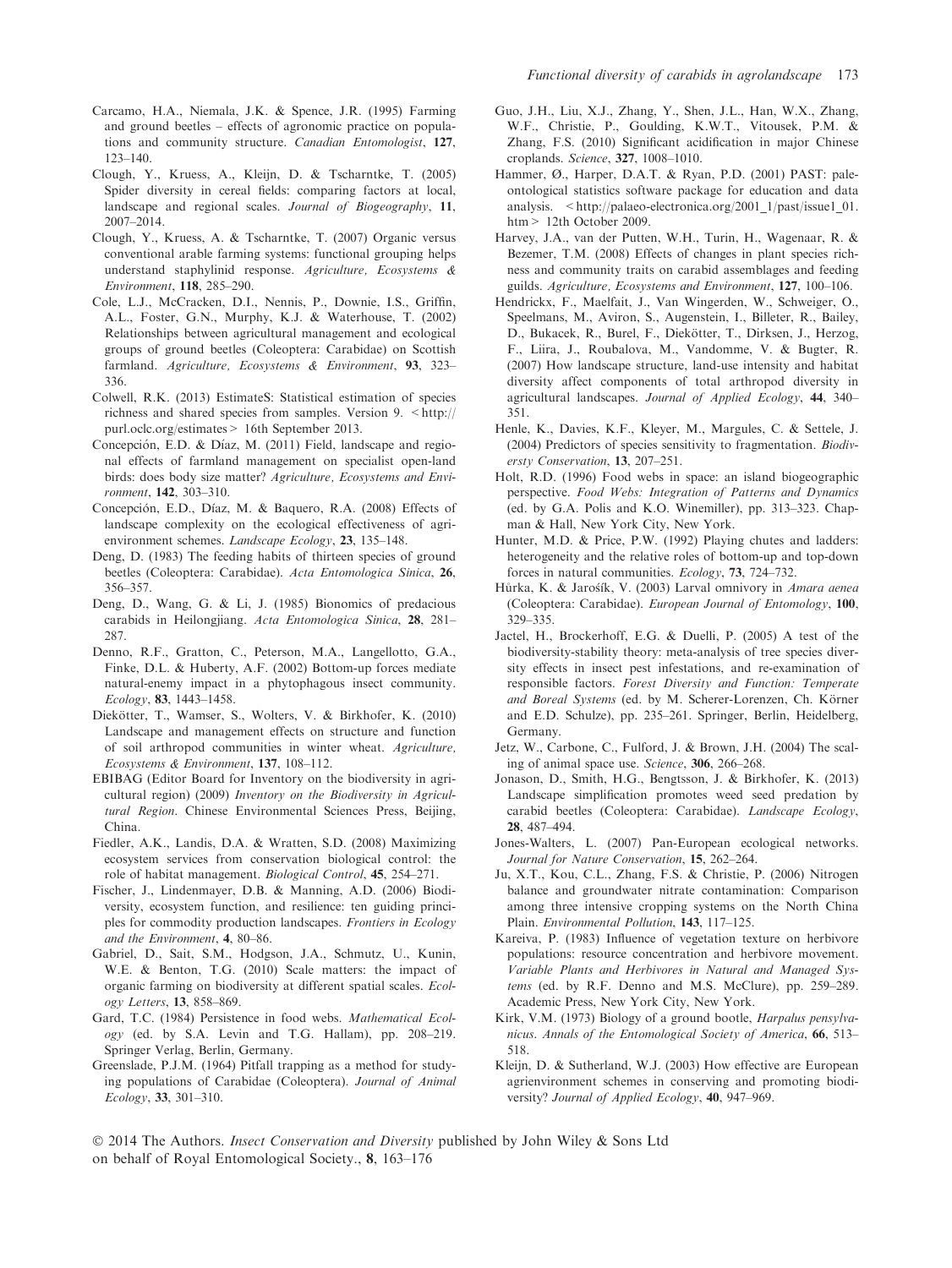- Kotze, D.J., Brandmayr, P., Casale, A., Dauffy-Richard, E., Dekoninck, W., Koivula, M.J., Lövei, G.L., Mossakowski, D., Noordijk, J., Paarmann, W., Pizzolotto, R., Saska, P., Schwerk, A., Serrano, J., Szyszko, J., Taboada, A., Turin, H., Venn, S., Vermeulen, R. & Zetto, T. (2011) Forty years of carabid beetle research in Europe–from taxonomy, biology, ecology and population studies to bioindication, habitat assessment and conservation. ZooKeys, 100, 55-148.
- Kromp, B. (1999) Carabid beetles in sustainable agriculture: a review on pest control efficacy, cultivation impacts and enhancement. Agriculture, Ecosystems & Environment, 74, 187-228
- Landis, D.A., Wratten, S.D. & Gurr, G.M. (2000) Habitat management to conserve Natural enemies of arthropod pests in agriculture. Annual Review of Entomology, 45, 175–201.
- Lawton, J.H. (1983) Plant architecture and the diversity of phytophagous insects. Annual Review of Entomology, 28, 23– 39.
- Legendre, P. & Gallagher, E.D. (2001) Ecologically meaningful transformations for ordination of species data. Oecologia, 129, 271–280.
- Liang, H. & Yu, P. (2000) Species of ground beetles (Coleopteran: Carabidae) predating oriental armyworm (Lepidoptera: Notuidae) in China. Journal of Environmental Entomology, 22, 160–167.
- Liu, Y., Axmacher, J.C., Wang, C., Li, L. & Yu, Z. (2007) Ground beetle (Coleoptera: Carabidae) inventories: a comparison of light and pitfall trapping. Bulletin of Entomological Research, 97, 577–583.
- Liu, Y., Axmacher, J.C., Wang, C., Li, L. & Yu, Z. (2010) Ground beetles (Coleoptera: Carabidae) in the intensively cultivated agricultural landscape of Northern China - implications for biodiversity conservation. Insect Conservation and Diversity, 3, 34–43.
- Liu, Y., Axmacher, J.C., Wang, C., Li, L. & Yu, Z. (2012) Ground beetle (Coleoptera: Carabidae) assemblages of restored semi-natural habitats and intensively cultivated fields in Northern China. Restoration Ecology, 20, 234-239.
- Liu, Y., Yu, Z., Gu, W. & Axmacher, J.C. (2006) Diversity of carabids (Coleoptera, Carabidae) in the desalinized agricultural landscape of Quzhou county, China. Agriculture, Ecosystems & Environment, 113, 45–50.
- Lövei, G.L. & Magura, T. (2006) Body size changes in ground beetle assemblages-a reanalysis of Braun et al. (2004)'s data. Ecological Entomology, 31, 411–414.
- Lund, R.D. & Turpin, F.T. (1977) Carahid damage to weed seeds found in Indiana cornfields. Environmental Entomology, 6, 695– 698.
- Matson, P.A., Parton, W.J., Power, A. & Swift, M. (1997) Agricultural intensification and ecosystem properties. Science, 277, 504–509.
- McCoy, E.D. & Bell, S.S. (1991) Habitat structure: the evolution and diversification of a complex topic. Habitat Structure: The Physical Arrangement of Objects in Space (ed. by S.S. Bell, E.D. McCoy and H.R. Mushinsky), pp. 3–27. Chapman and Hall, London, UK.
- Mcgarigal, K., Cushman, S.A., Neel, M.C. & Ene, E. (2002) FRAGSTATS: Spatial Pattern Analysis Program for categorical maps. <http://www.umass.edu/landeco/research/fragstats/ fragstats.html> 12th May 2013
- Mitchell, B. (1963) Ecology of two carabid beetles, Bembidion lampros (Herbst) and Trechus quadristriatus (Schrank). II. Studies on populations of adults in the field, with special refer-

ence to the technique of pitfall trapping. Journal of Animal Ecology, 32, 377–392.

- Mortimer, S.R., Hollier, J.A. & Brown, V.K. (1998) Interactions between plant and insect diversity in the restoration of lowland calcareous grasslands in Southern Britain. Applied Vegetation Science, 1, 101–114.
- Murdoch, W.W., Evans, F.C. & Peterson, C.H. (1972) Diversity and pattern in plants and insects. Ecology, 53, 819–829.
- Murison, G., Bullock, J.M., Underhill-Day, J., Langston, R., Brown, A.F. & Sutherland, W.J. (2007) Habitat type determines the effects of disturbance on the breeding productivity of the Dartford Warbler Sylvia undata. Ibis, 149(Suppl. 1), 16–26.
- Norris, K. (2008) Agriculture and biodiversity conservation: opportunity knocks. Conservation Letters, 1, 2–11.
- Oksanen, J., Guillaume Blanchet, F., Kindt, R, Legendre, P., Minchin, P.R., O'Hara, R.B., Simpson, G.L., Solymos, P., Stevens, M.H.H. & Wagner, H. (2012) Vegan: Community Ecology Package. R package version 2.0-5. <http://CRAN.Rproject.org/package=vegan> 10th March 2013.
- de la Peña, N.M., Butet, A., Delettre, Y., Morant, P. & Burel, F. (2003) Landscape context and carabid beetles (Coleoptera: Carabidae) communities of hedgerows in western France. Agriculture, Ecosystems and Environment, 94, 59–72.
- Pfiffner, L. & Luka, H. (2003) Effects of low-input farming systems on carabids and epigeal spiders - a paired farm approach. Basic and Applied Ecology, 4, 117–127.
- Pinheiro, J.C. & Bates, D.M. (2000) Mixed-Effects Models in S and S-plus. Springer, New York City, New York.
- Pinheiro, J., Bates, D., DebRoy, S. & Sarkar, D.; R Core Team (2013) nlme: Linear and Nonlinear Mixed Effects Models. R package version 3.1-108. http://cran.r-project.org/web/packages/ nlme/index.html 10th January 2013.
- Purtauf, T., Dauber, J. & Wolters, V. (2005a) The response of carabids to landscape simplification differs between trophic groups. Oecologia, 142, 458–464.
- Purtauf, T., Roschewitz, I., Dauber, J., Thies, C., Tscharntke, T. & Wolters, V. (2005b) Landscape context of organic and conventional farms: influences on carabid beetle diversity. Agriculture. Ecosystems & Environment, 108, 165-174.
- R Core Team (2012) R: A Language and Environment for Statistical Computing. R Foundation for Statistical Computing, Vienna, Austria.
- Ritchie, M. & Olff, H. (1999) Spatial scaling laws yield a synthetic theory of biodiversity. Nature, 400, 557–560.
- Roth, T., Amrhein, V., Peter, B. & Weber, D. (2008) A Swiss agri-environment scheme effectively enhances species richness for some taxa over time. Agriculture, Ecosystems and Environment, 125, 167–172.
- Sasakawa, K. (2007) Laboratory studies on larval feeding habits of Amara macronota (Coleoptera: Carabidae: Zabrini). Applied Entomology and Zoology, 42, 669–674.
- Sasakawa, K. (2009) Effects of maternal diet on fecundity and larval development in the 'primitive' granivorous carabid amara (curtonotus) macronota. Entomologia Experimentalis Et Applicata, 130, 106–112.
- Scherber, C., Eisenhauer, N., Weisser, W.W., Schmid, B., Voigt, W., Fischer, M., Schulze, E.D., Roscher, E., Weigelt, A., Allan, E., Beßler, H., Bonkowski, M., Buchmann, N., Buscot, F., Clement, L.W., Ebeling, A., Engels, C., Halle, S., Kertscher, I., Klein, A.M., Koller, R., König, S., Kowalski, E., Kummer, V., Kuu, A., Lange, M., Lauterbach, D., Middelhoff, C., Migunova, V.D., Milcu, A., Müller, R., Partsch, S., Petermann, J.S., Renker, C., Rottstock, T., Sabais, A., Scheu, S., Schumacher,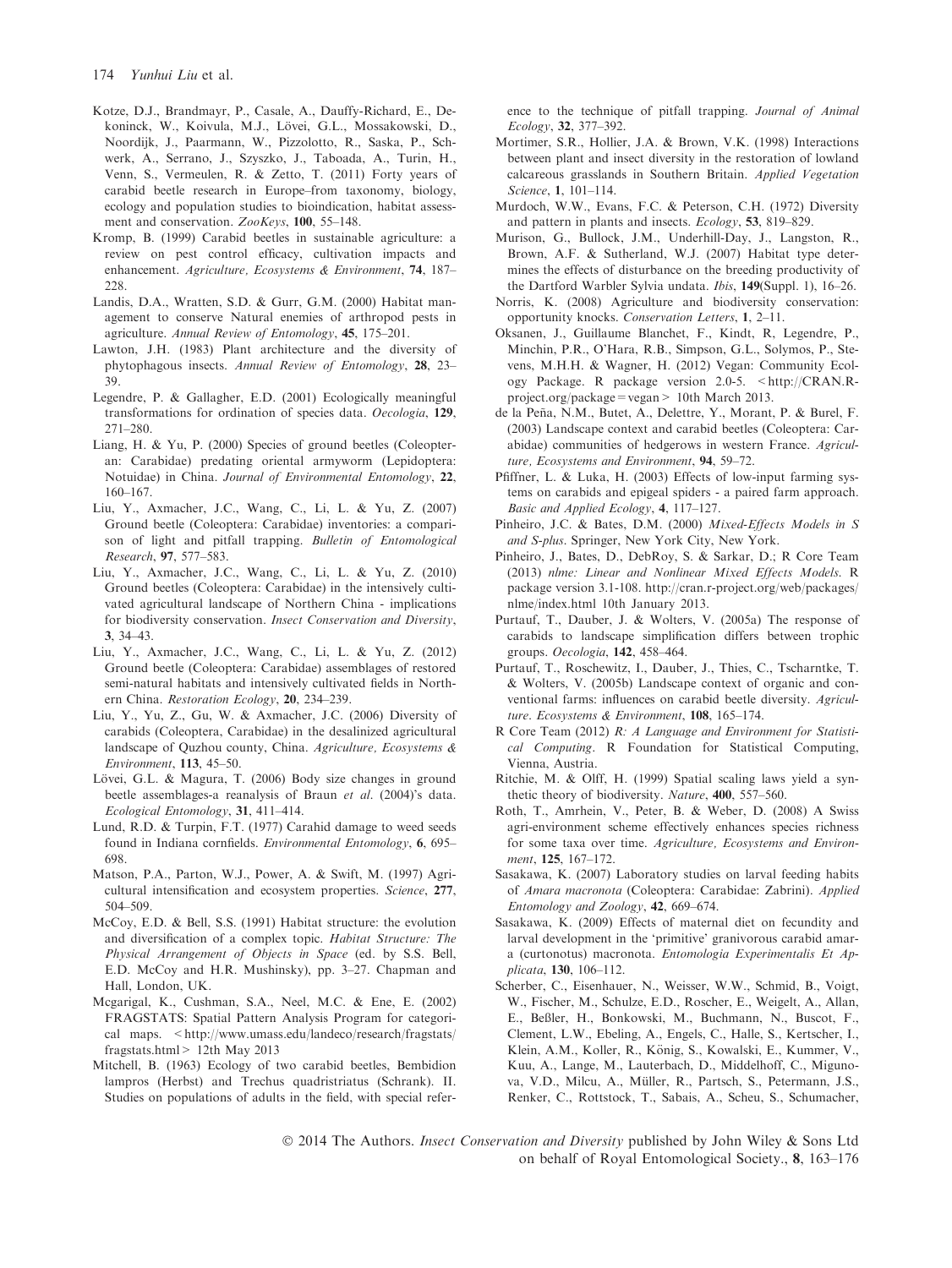J., Temperton, V.M. & Tscharntke, T. (2010) Bottom-up effects of plant diversity on multitrophic interactions in a biodiversity experiment. Nature, 468, 553–556.

- Šerić Jelaska, L., Ješovnik, A., Jelaska, S.D., Pirnat, A., Kučinić, M. & Durbešić, P. (2010) Variations of carabid beetle and ant assemblages, and their morpho-ecological traits within natural temperate forests in Medvednica Nature Park. Šumarski list, 134, 475–486.
- Siemann, E. (1998) Experimental tests of effects of plant productivity and diversity on grassland arthropod diversity. Ecology, 79, 2057–2070.
- Siemann, E., Tilman, D., Haarstad, D.J. & Ritchie, M. (1998) Experimental tests of the dependence of arthropod diversity on plant diversity. The American Naturalist, 152, 738–750.
- Söderström, B., Svensson, B., Vessby, K. & Glimskär, A. (2001) Plants, insects and birds in semi-natural pastures in relation to local habitat and landscape factors. Biodiversity & Conservation, 10, 1839–1863.
- Spence, J.R. & Niemelä, J.K. (1994) Sampling carabid assemblages with pitfall traps: the madness and the method. Canadian Entomologist, 126, 881–894.
- Stiling, P. & Rossi, A.M. (1997) Experimental manipulations of topdown and bottom-up factors in a tri-trophic system. Ecology, 78, 1602–1606.
- Thiele, H.U. (1977) Carabid Beetles in their Environments  $A$ Study on Habitat Selection by Adaptations in Physiology and Behavior. Springer-Verlag, New York City, New York.
- Thomas, C.F.G. & Marshall, E.J.P. (1999) Arthropod abundance and diversity in differently vegetated margins of arable fields. Agriculture, Ecosystems & Environment, 72, 131–144.
- Tischler, M., Christopher, R., Dickmanand, C.R. & Wardle, G.M. (2013) Avian functional group responses to rainfall across four vegetation types in the Simpson Desert, central Australia. Austral Ecology, 38, 809–819.
- Tscharntke, T., Klein, A.M., Kruess, A., Steffan-Dewenter, I. & Thies, C. (2005) Landscape perspectives on agricultural intensification and biodiversity-ecosystem service management. Ecology Letters, 8, 857–874.
- Tscharntke, T., Tylianakis, J.M., Rand, T.A., Didham, R.K., Fahrig, L., Batáry, P., Bengtsson, J., Clough, Y., Crist, T.O., Dormann, C.F., Ewers, R.M., Fründ, J., Holt, R.D., Holzschuh, A., Klein, A.M., Kleijn, D., Kremen, C., Landis, D.A., Laurance, W., Lindenmayer, D., Scherber, C., Sodhi, N., Steffan-Dewenter, I., Thies, C., van der Putten, W.H. & Westphal, C. (2012) Landscape moderation of biodiversity patterns and processes – eight hypotheses. Biological Reviews, 87, 661–685.
- Venables, W.N. & Ripley, B.D. (2002) Modern Applied Statistics with S, 4th edn. Springer, New York City, New York.
- Weibull, A.C., Bengtsson, J. & Nohlgren, E. (2000) Diversity of butterflies in the agricultural landscape: the role of farming system and landscape heterogeneity. Ecography, 23, 743–750.
- Welsh, R.C. (1990) Dispersal of invertebrates in the agricultural environment. Species Dispersal in Agricultural Habitats (ed. by R.G.H. Bunce and D.C. Howard), pp. 203–218. Belhaven Press, London, UK.
- Werling, B.P. & Gratton, C. (2008) Influence of field margins and landscape context on ground beetle diversity in Wisconsin (USA) potato fields. Agriculture, Ecosystems and Environment, 128, 104–108.
- Willand, J.E., Wodika, B.R., Palmer, J., Jenkins, S.E. & Mccravy, K.W. (2011) Diversity of ground beetles (Coleoptera: Carabidae) in relation to habitat type in West-central Illinois. The American Midland Naturalist, 166, 266–282.
- Wilson, J.D., Morris, A.J., Arroyo, B.E., Clark, S.C. & Bradbury, R.B. (1999) A review of the abundance and diversity of invertebrate and plant foods of granivorous birds in northern Europe in relation to agricultural change. Agriculture, Ecosystems and Environment, 75, 13–30.
- Woodcock, B.A., Potts, S.G., Tscheulin, T., Pilgrim, E., Ramsey, A.J., Harrison-Cripps, J., Brown, V.K. & Tallowin, J.R. (2009) Responses of invertebrate trophic level, feeding guild and body size to the management of improved grassland field margins. Journal of Applied Ecology, 46, 920–929.
- Wu, J.G. (2008) Changing perspectives on biodiversity conservation: from species protection to regional sustainability. Biodiversity Science, 16, 205–213.
- Xu, J. & Wilkes, A. (2004) Biodiversity impact analysis in northwest Yunnan, southwest China. Biodiversity & Conservation, 13, 959–983.
- Yaacobi, G., Ziv, Y. & Rosenzweig, M.L. (2006) Effects of interactive scale-dependent variables on beetle diversity patterns in a semi-arid agricultural landscape. Landscape Ecology, 22, 687– 703.
- Yu, P. (1980) Preliminary study on Chinese carabid beetles as grain crop pests. Entomotaxonomia, 2, 81–84.
- Yu, P. (1981) Key to genera of phytophagous carabidae. Entomotaxonomia, 3, 153–154.
- Yu, Z., Liu, Y.H. & Axmacher, J.C. (2006) Field margins as rapidly evolving local diversity hospots for ground beetles (Coleoptera: Carabidae) in Northern China. The Coleoperists Bulletin, 60, 135–143.

Accepted 24 September 2014 First published online 28 October 2014

Editor: Alan Stewart Associate editor: Robert Ewers